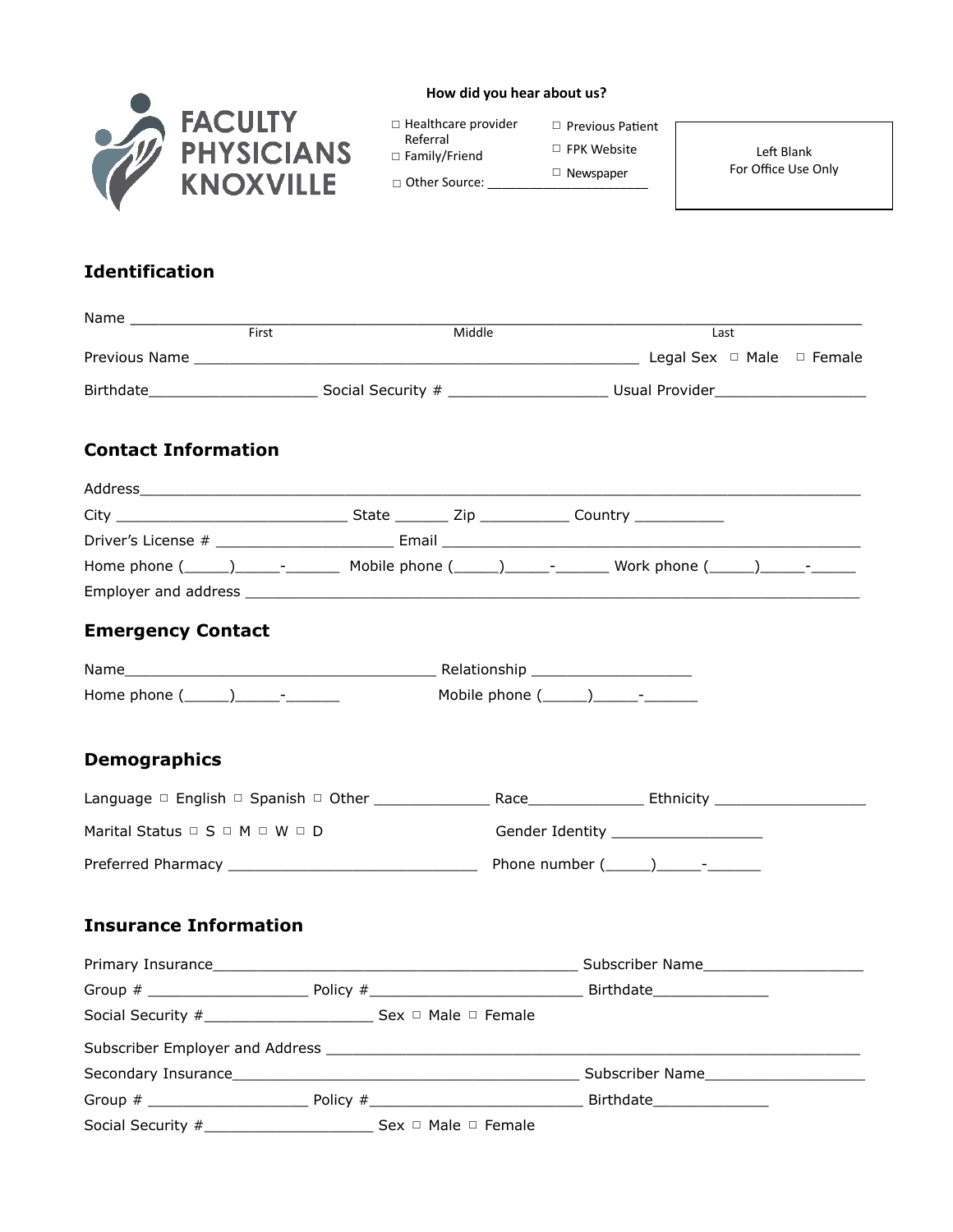

Subscriber Employer and Address \_

### **Guarantor/Responsible Party**

|                                                      | First | Middle | Last                                                         |  |
|------------------------------------------------------|-------|--------|--------------------------------------------------------------|--|
| Address                                              |       |        |                                                              |  |
|                                                      |       |        | State $\_\_$ Zip $\_\_$ Country $\_\_$ Phone $\#(\_\_) \_\_$ |  |
| Birthdate <b>Social Security #</b> Social Security # |       |        | Legal Sex $\Box$ Male $\Box$ Female                          |  |
|                                                      |       |        |                                                              |  |
|                                                      |       |        |                                                              |  |

### **Minor/Parental Consent**

Please note, whomever brings a child in to be seen is responsible for payment at time of service unless prior arrangements have been made. It is thecustodial parent's responsibility to arrange reimbursement from a non-custodial parent. By signing below, I hereby give my consent for Faculty Physicians Knoxville, PLLC. to treat my minor child, under 18 years of age.

Signature \_\_\_Date \_\_\_\_\_\_\_\_\_\_\_\_\_\_\_\_\_\_\_\_\_\_

#### **Insurance Authorization and Assignment**

I understand that I am financially responsible for any medical service at time of service. I authorize my insurance carrier to pay to Faculty Physicians Knoxville, PLLC. any assigned claims filed by them and authorization for release of medical information requested by my insurance company. For Medicare beneficiaries: I request payment of authorized Medigap benefits be made to me or on my behalf to Faculty Physicians Knoxville and medical information about me to be released to my Medigap insurer.

Signature \_\_\_Date \_\_\_\_\_\_\_\_\_\_\_\_\_\_\_\_\_\_\_\_\_\_

#### **Authorizations**

I, hereby authorize the following individuals, other than myself, to receive information regarding my healthcare, lab/ diagnostic results, appointments and/or billing and collections. These individuals will be required to provide at least one of the following before any information will be discussed with them: last four (4) digits of my SSN#, my date of birth, or my address.

| Name       | Relationship |
|------------|--------------|
| Name       | Relationship |
| Signature_ | Date         |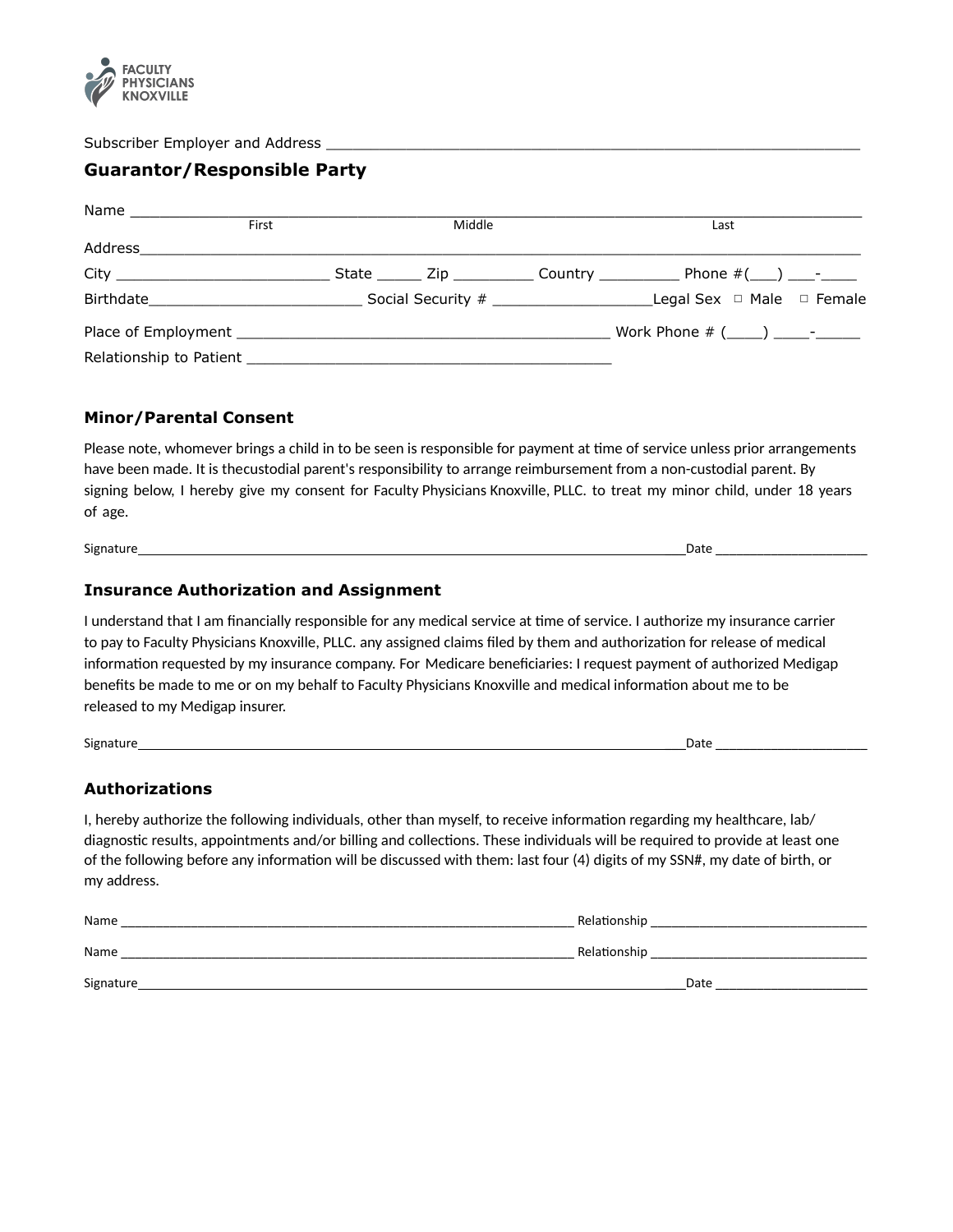

# **Authorizations**

Please initial acknowledgement of the following authorizations:

I authorize Faculty Physicians Knoxville, PLLC. to submit a blood sample of HIV and HBV testing as deemed necessary by myprovider.

I authorize Faculty Physicians Knoxville, PLLC. or any agents thereof, to notify me by telephone, answering machine, mail,voicemail, etc. regarding appointments, lab/diagnostics, billing, and collection information.

 I authorize Faculty Physicians Knoxville, PLLC. to download my prescription history from Surescripts/ RxHub and CSMD. Iunderstand the prescription history will solely be used for medical purposes.

 I authorize Faculty Physicians Knoxville, PLLC. to download my immunization history from TennIIS, the TennesseeImmunization Information System. I understand the immunization history will solely be used for medical purposes.

I consent to receive calls, emails and/or text from Faculty Physicians Knoxville, PLLC. for my protected healthcare and otherservices at the phone numbers provided, including my wireless number. I understand I may be charged for any such calls by my wireless carrier and that such calls may be generated by an automated dialing system.

## **No Show Policy**

Welcome to Faculty Physicians Knoxville, PLLC. Please take time to review the following information pertaining to our policy for no-show appointments.

We understand that scheduling conflicts occur from time to time. However, we request 24-hours advance notice if you are unable tokeep your scheduled appointment(s). Two or more missed appointments may result in you being dismissed from Faculty Physicians Knoxville, PLLC. *A \$25 fee may be incurred after the second missed appointment for not providing the office with prior notice of cancellation.*

Faculty Physicians Knoxville, PLLC. has developed this "No-Show" policy to better serve patients by providing same day appointments to those who are sick and need to be seen. If someone schedules an appointment and does not show for the visit, we have lost an available time that could have been used for a sick patient.

We look forward to providing for your health care needs. Your understanding and cooperation helps us provide available appointments for patients who urgently need them.

Please sign below as confirmation that you have read, acknowledge, and understand our "No-show" policy.

| Print Name                                        | Birthdate    |
|---------------------------------------------------|--------------|
| Signature of Patient or Authorized Representative | Relationship |
| Witness                                           | Date         |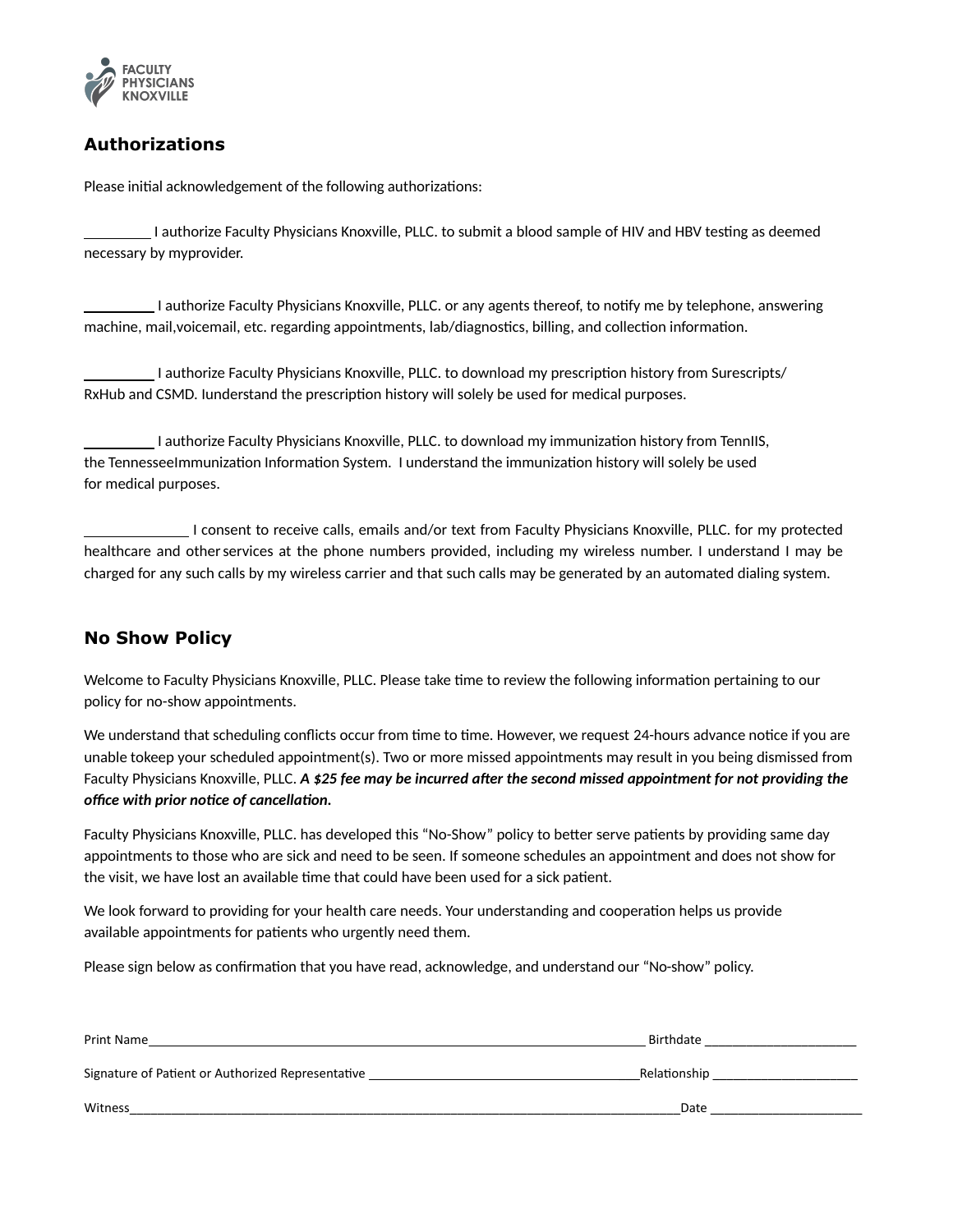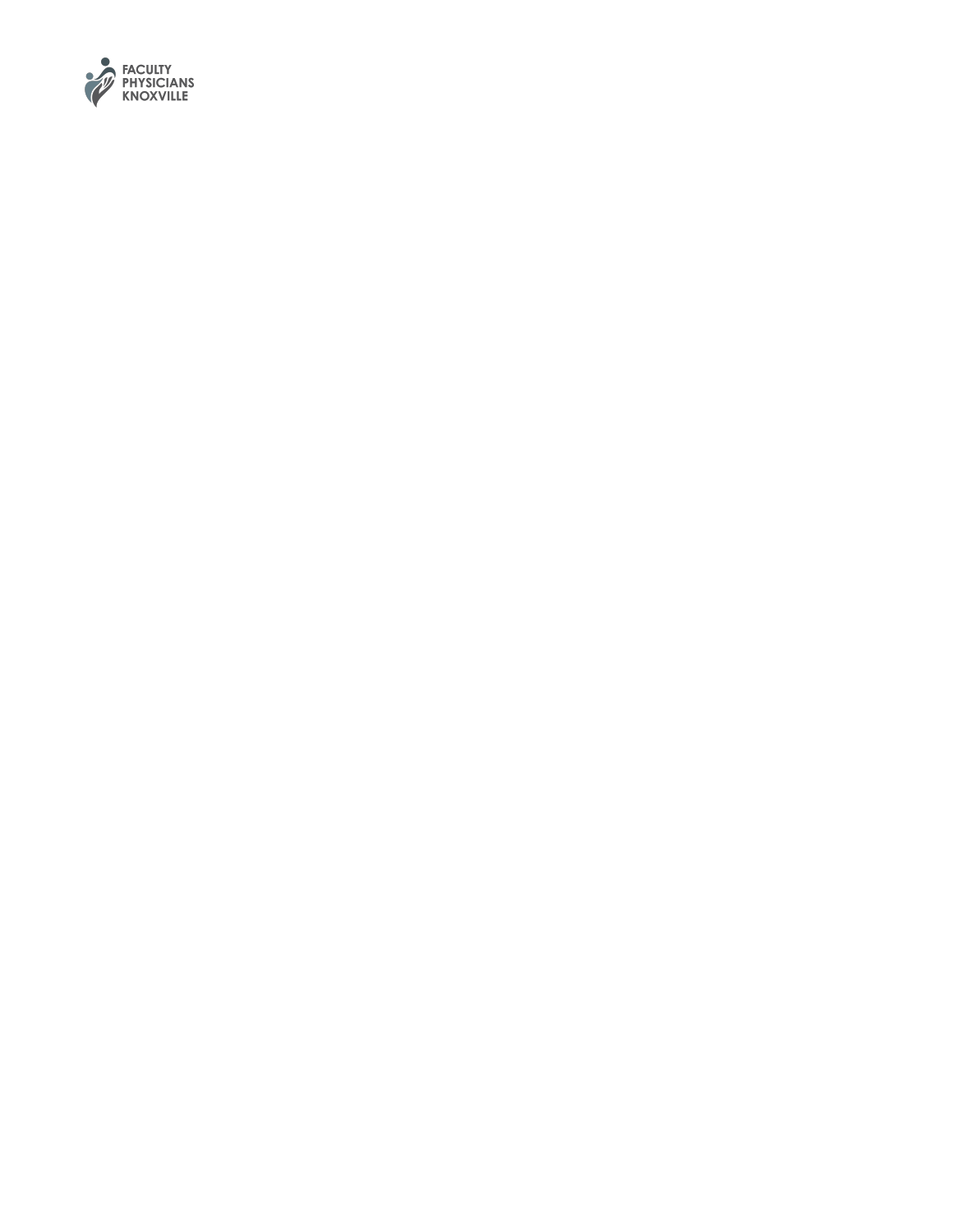

# **Financial Policy**

**Faculty Physicians Knoxville, PLLC. believes that part of good healthcare practice is to establish and communicate a financial policy to our patients. We are dedicated to providing the best care for you, and we want you to have an understanding of our financial policy.**

1. **PAYMENT** is expected at the time of your visit. Just as we make every effort to accommodate you when you are in need of medical care, we expect you to make every effort to pay your bill promptly. Payment is due at the time services are provided or upon receipt of a statement from our billing office. **We accept cash, check, debit, credit, or health savings accounts**. You may also make a payment online through our patient portal.

**Payment will include any unmet deductible, co-insurance, co-payment amount or non-covered charges from your insurance company. If you do not carry insurance, or if your coverage is currently under a pre-existing condition clause, payment in full is expected at the time of your visit. We do ask for a copy of your current insurance card at the time of your visit to ensure we properly file your claim.**

- 2. **SURGERY PATIENTS:** You may be responsible or required to pay a percentage of surgery charges prior to any surgeries or procedures. This will be determined by information given to us by your insurance company regarding patient percent responsibility.
- 3. **INSURANCE:** We participate with several insurance plans and will file your claims on your behalf. It is your responsibility to ensure coverage for services prior to your visit. You will be responsible for the complete charges for any non-covered services provided. In addition, all co -payments, deductibles or non-covered charges will be due at the time of service. You must provide proof of insurance at each visit so we can ensure proper billing to your benefit plan. We do not bill third party payors but will be happy to provide a copy of the original claim if requested.
- 4. **HIGH-DEDUCTIBLE PLANS:** Under these plans, your insurance company will provide you a discount off our billed charges, but you are responsible for the discounted amount due until you meet your deductible. **We accept cash, check, debit, credit, or you may use your health savings account.**
- 5. **SELF-PAY/OUT-OF-NETWORK:** Patients will be provided with a Good Faith Estimate within 3 business days of making an appointment that will list the maximum charge per specified visit compliant. If appointment occurs within those 3 business days, then the Good Faith Estimate will be provided no later than 3 business days after the appointment.
- 6. **MOTOR VEHICLE ACCIDENTS:** Faculty Physicians Knoxville does not see MVA related complaints.
- 7. **RETURNED CHECKS:** Returned checks will incur a service charge currently set at \$30, which may vary from time to time as determined by our financial institution.
- 8. **ACCOUNTING PRINCIPLES**: If there is an overpayment on your account, we will refund any overpayment to you after overpayment credit is applied to any outstanding account balance (s). Payment and credits other than copays are applied to the oldest charges first, except for insurance payments, which are applied to the corresponding date of service.
- 9. **FORMS FEES:** Fees are to be paid when form is completed/picked up. Rates are as follows:
	- a. *DURING an office visit*: No Charge for a simple form; Complex forms will not be completed during visit
	- b. *AFTER an office visit*: \$5 / Simple form (completed within 3 business days)
		- i. Examples of Simple Forms: Handicap tag/sticker, concussion clearance, WIC, Home Bound Status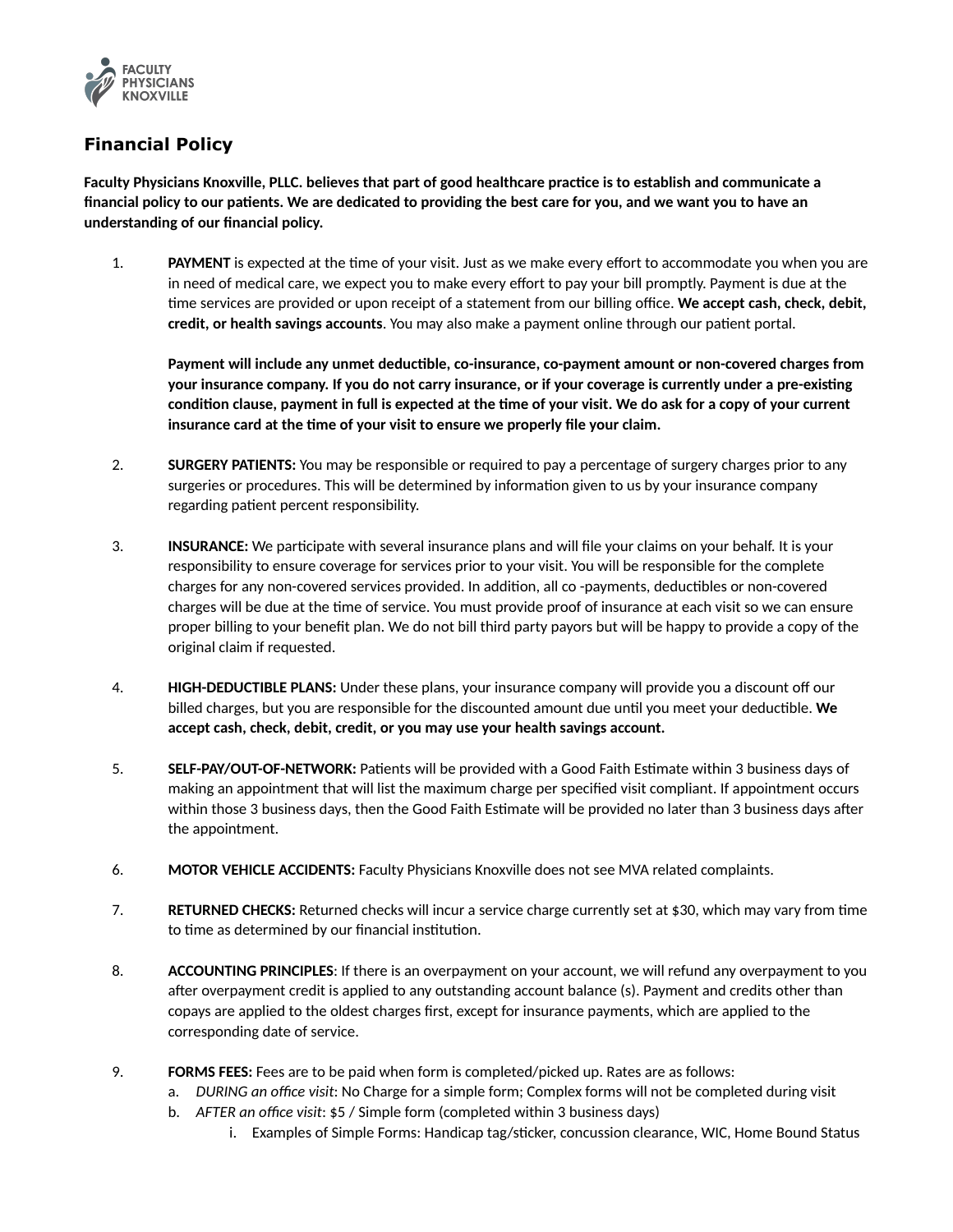

Short form, Bank Loan College & Camp Form.

- c. *Complex Forms:* \$25 (completed within 10 business days)
	- i. Examples of Complex Forms: Short Term Disability form, Long Term Disability form, FMLA

## **Financial Policy (Continued)**

- 10. **MISSED APPOINTMENTS:** If you fail to cancel a previously scheduled appointment at least 24 hours in advance, you may be charged a fee as outlined below:
	- **a. \$25 after the second missed appointment.**

This charge cannot be billed to the insurance company. Failure to pay a no-show fee will be treated according to our policy on unpaid balances. This charge is not applicable to patients with Medicaid/TennCare insurance coverage.

**After 3 no-show appointments in a calendar year, you may be discharged from the practice, at the discretion of the responsible provider and management. Medical care will not be withheld for a medical emergency for thirty days from date of dismissal.**

- 11. **UNPAID BALANCES:** All outstanding balances shall be due within 30 days of the date of service. At that time, all past due balances in their entirety must be paid prior to the time of your next visit. Balances that remain outstanding for a period of 120 days or more may be referred to a collection agency and could affect your credit.
- 12. **FINANCIAL DISMISSAL:** Patients who do not make payment arrangements risk being dismissed from the practice. Faculty Physicians Knoxville, PLLC. reserves the right to dismiss patients for delinquent financial accounts on personal balances. If dismissed by one Faculty Physicians Knoxville, PLLC. provider due to a delinquent financial account, patient may not be able to establish with or continue seeing any other Faculty Physicians Knoxville, PLLC. provider. If dismissed, medical care will not be withheld for a medical emergency for thirty days from date of dismissal.
- 13. **BILLING QUESTIONS:** We will be happy to help you resolve your balance and can be reached at (844) 526-2727, Monday - Friday 8:00AM - 5:00PM

I have read, understand, and agree to the Financial Policy as provided to me. I understand that charges not covered by my insurance company, as well as applicable co-payments, deductibles, and any charges older than 30 days from the date of service are my responsibility.

I authorize Faculty Physicians Knoxville, PLLC. to release pertinent medical information to my insurance company when requested or to facilitate payment of a claim. I authorize my insurance benefits be paid directly to Faculty Physicians Knoxville, PLLC. I understand and acknowledge that I am financially responsible for services rendered by Faculty Physicians Knoxville, PLLC. I agree to pay all reasonable attorney fees and court cost in the event of default on my account.

| Print Name                                        | Birthdate    |  |
|---------------------------------------------------|--------------|--|
| Signature of Patient or Authorized Representative | Relationship |  |
| Witness                                           | Date         |  |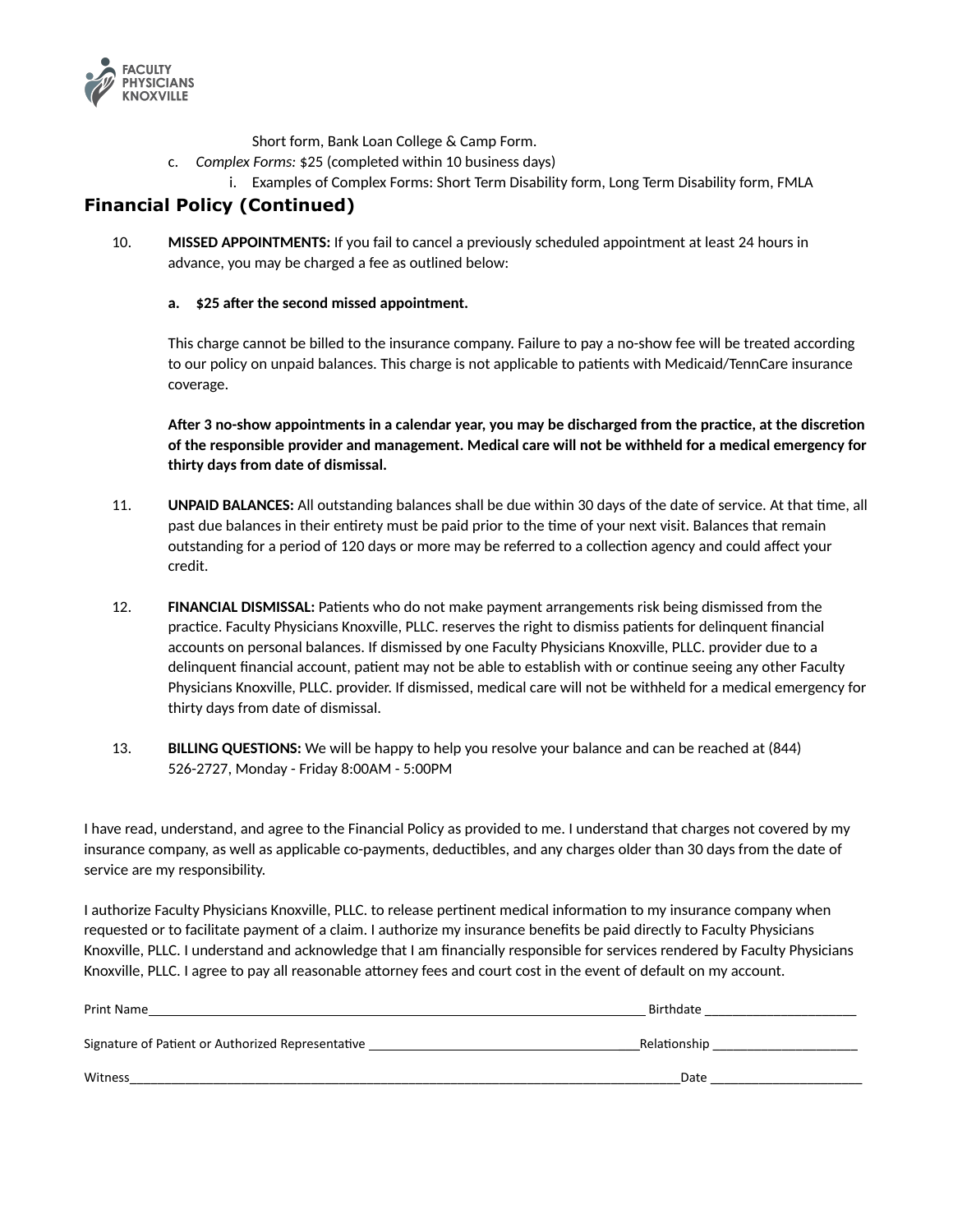

# **Acknowledgement of Receipt of Notice of Privacy Practices & Patient Rights**

By signing this document, I acknowledge that I have reviewed and/or received a copy of the Notice of Privacy Practices and Patient Rights, which provides a more complete description of how my protected health information (PHI) may be used or disclosed. I understand that Faculty Physicians Knoxville, PLLC. reserves the right to change their notice and information practices and that I may view a copy of the current Notice on Faculty Physicians Knoxville website, www.facultyphysiciansknoxville.com, in any of their offices, or by a request in writing.

| <b>Print Name</b>                                 | Birthdate    |
|---------------------------------------------------|--------------|
| Signature of Patient or Authorized Representative | Relationship |
| Witness                                           | Date         |

## **Communicating with Your Faculty Physicians Knoxville Provider**

### **Access to Your Provider and Staff**

Your Faculty Physicians Knoxville, PLLC health care team can be reached either by telephone or electronically through our patient portal. If you wish to communicate electronically, you may sign up for Athena portal at any office location or on our website. Please remember, electronic communication is for routine matters and never should be used for emergencies.

It is not appropriate to communicate with your health care team through social media, such as Facebook, or texting any provider or staff members' personal number. Your privacy is important to us, and these are not secure methods of communication. Any questions or concerns should be directed to the patient portal or office during normal business hours.

### **After Hours Care**

Faculty Physicians Knoxville, PLLC. is dedicated to serving our patients 24 hours a day, 7 days a week. The most effective way to serve you is during regular clinic hours, but we understand acute illnesses can occur at any time. After office hours and on weekends, our telephone is answered by our answering service, which relays the message promptly to the physician on call for emergencies. This may not be your usual physician, so be prepared to answer some health history questions for the oncall physician if needed.

Please use the emergency room only in a true emergency (i.e. chest pain, shortness of breath, stroke-like symptoms).

#### **Prescription Refills**

To avoid delays and busy phone lines, the best time to obtain your medication refills is at your office visit. While we realize there may be a need to request a refill via telephone or patient portal, please allow at least 72 hours for all refill request before checking with your pharmacy.

Sample medication will only be distributed during normal business hours.

Monthly refills of any controlled medications (pain medication, anxiety, etc.) will only be given during an office visit within regular business hours.

Print Name Birthdate \_\_\_\_\_\_\_\_\_\_\_\_\_\_\_\_\_\_\_\_\_\_